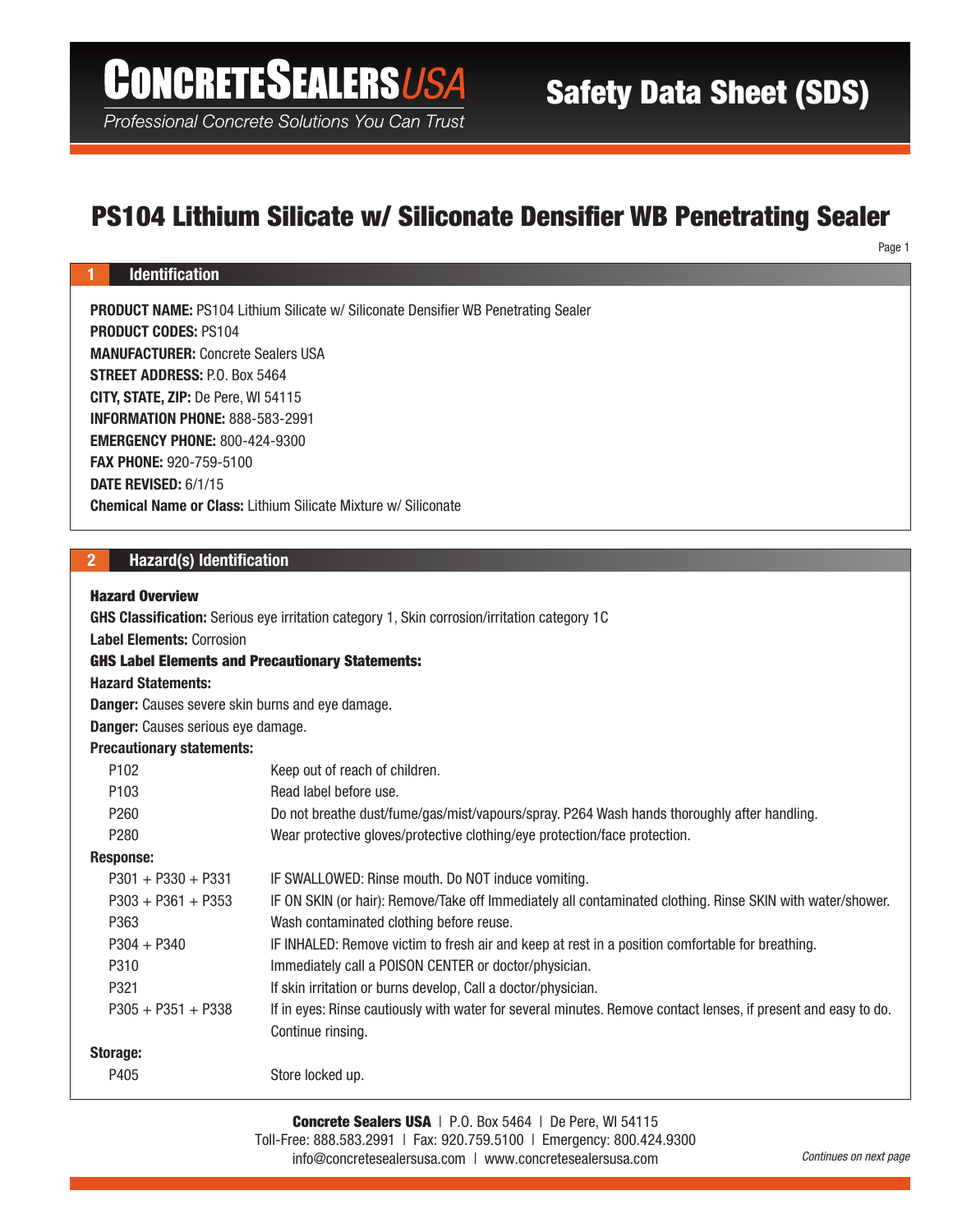| PS104 Lithium Silicate w/ Siliconate Densifier WB Penetrating Sealer                                                   |                                                                                                                               |                      |                                         |                  |                 |  |  |  |  |  |
|------------------------------------------------------------------------------------------------------------------------|-------------------------------------------------------------------------------------------------------------------------------|----------------------|-----------------------------------------|------------------|-----------------|--|--|--|--|--|
| <b>Hazard(s) Identification (Continued)</b><br>2 <sup>1</sup>                                                          |                                                                                                                               |                      |                                         |                  | Page 2          |  |  |  |  |  |
|                                                                                                                        |                                                                                                                               |                      |                                         |                  |                 |  |  |  |  |  |
| <b>Disposal:</b>                                                                                                       |                                                                                                                               |                      |                                         |                  |                 |  |  |  |  |  |
| P501                                                                                                                   | Dispose of contents/container to a waste disposal facility in accordance with local, state, federal or<br>international laws. |                      |                                         |                  |                 |  |  |  |  |  |
| <b>HMIS HAZARD CLASSIFICATION</b>                                                                                      |                                                                                                                               |                      |                                         |                  |                 |  |  |  |  |  |
| <b>FLAMMABILITY: 1</b><br><b>HEALTH: 1</b>                                                                             |                                                                                                                               | <b>REACTIVITY: 0</b> | <b>PERSONAL PROTECTIVE EQUIPMENT: B</b> |                  |                 |  |  |  |  |  |
| <b>POTENTIAL HEALTH EFFECTS</b>                                                                                        |                                                                                                                               |                      |                                         |                  |                 |  |  |  |  |  |
| <b>EYES: DIRECT CONTACT CAN BURN EYES AND CAUSE POSSIBLE PERMANENT INJURY.</b>                                         |                                                                                                                               |                      |                                         |                  |                 |  |  |  |  |  |
| <b>SKIN: CONTACT WITH SKIN CAN CAUSE BURNS OR IRRITATION.</b>                                                          |                                                                                                                               |                      |                                         |                  |                 |  |  |  |  |  |
| <b>INGESTION:</b> CAN CAUSE BURNS TO THE MOUTH, THROAT OR DIGESTIVE SYSTEM IF SWALLOWED.                               |                                                                                                                               |                      |                                         |                  |                 |  |  |  |  |  |
| INHALATION: MIST MAY SERIOUSLY IRRITATE NOSE, THROAT, AND LUNGS DEPENDING ON CONCENTRATION AND DURATION OF             |                                                                                                                               |                      |                                         |                  |                 |  |  |  |  |  |
| EXPOSURE.                                                                                                              |                                                                                                                               |                      |                                         |                  |                 |  |  |  |  |  |
| HEALTH HAZARDS (ACUTE AND CHRONIC): CONTACT CAN CAUSE BURNS TO EYES OR SKIN. CONTACT CAN CAUSE IRRITATION.             |                                                                                                                               |                      |                                         |                  |                 |  |  |  |  |  |
| <b>MEDICAL CONDITIONS GENERALLY AGGRAVATED BY EXPOSURE: NONE KNOWN.</b>                                                |                                                                                                                               |                      |                                         |                  |                 |  |  |  |  |  |
| <b>CARCINOGENICITY</b>                                                                                                 |                                                                                                                               |                      |                                         |                  |                 |  |  |  |  |  |
| <b>OSHA: NO</b><br>NTP: NO<br><b>IARC: NO</b>                                                                          |                                                                                                                               |                      |                                         |                  |                 |  |  |  |  |  |
| NO COMPONENTS OF THIS PRODUCT ARE LISTED AS CARCINOGENS.                                                               |                                                                                                                               |                      |                                         |                  |                 |  |  |  |  |  |
|                                                                                                                        |                                                                                                                               |                      |                                         |                  |                 |  |  |  |  |  |
| <b>Composition / Information on Ingredients</b><br>3                                                                   |                                                                                                                               |                      |                                         |                  |                 |  |  |  |  |  |
| <b>INGREDIENT</b>                                                                                                      | <b>CAS NO.</b>                                                                                                                | <b>OSHA PEL</b>      | <b>ACGIH TLV</b>                        | <b>OSHA STEL</b> | <b>WEIGHT %</b> |  |  |  |  |  |
| <b>LITHIUM SILICATE</b>                                                                                                | 12627-14-4                                                                                                                    | <b>NONE</b>          | <b>NONE</b>                             | <b>NONE</b>      | $4 - 7$         |  |  |  |  |  |
| POTASSIUM METHYL SILICONATE                                                                                            | 31795-24-1                                                                                                                    | <b>NONE</b>          | <b>NONE</b>                             | <b>NONE</b>      | $4 - 7$         |  |  |  |  |  |
| <b>WATER</b>                                                                                                           | 7732-18-5                                                                                                                     | <b>NONE</b>          | <b>NONE</b>                             | <b>NONE</b>      | 60-100          |  |  |  |  |  |
|                                                                                                                        |                                                                                                                               |                      |                                         |                  |                 |  |  |  |  |  |
| SECTION 3 NOTES: No toxic chemical(s) subject to reporting requirements of section 313 of Title III and of 40 CFR 372. |                                                                                                                               |                      |                                         |                  |                 |  |  |  |  |  |
| Note: Ingredients listed without percentages, the percentages are considered a trade secret.                           |                                                                                                                               |                      |                                         |                  |                 |  |  |  |  |  |
|                                                                                                                        |                                                                                                                               |                      |                                         |                  |                 |  |  |  |  |  |
|                                                                                                                        |                                                                                                                               |                      |                                         |                  |                 |  |  |  |  |  |
| <b>First-Aid Measures</b><br>4                                                                                         |                                                                                                                               |                      |                                         |                  |                 |  |  |  |  |  |
| <b>EYES: IMMEDIATELY FLUSH EYES WITH WATER FOR AT LEAST 15 MINUTES AND SEEK MEDICAL ATTENTION.</b>                     |                                                                                                                               |                      |                                         |                  |                 |  |  |  |  |  |
| SKIN: FLUSH SKIN IMMEDIATELY WITH WATER FOR AT LEAST 15 MINUTES AND SEEK MEDICAL ATTENTION IF NECESSARY.               |                                                                                                                               |                      |                                         |                  |                 |  |  |  |  |  |
| <b>INGESTION:</b> DO NOT INDUCE VOMITING AND SEEK MEDICAL ATTENTION.                                                   |                                                                                                                               |                      |                                         |                  |                 |  |  |  |  |  |
| <b>INHALATION:</b> REMOVE TO FRESH AIR AREA AND RECEIVE MEDICAL ATTENTION IF ILL EFFECTS PERSIST.                      |                                                                                                                               |                      |                                         |                  |                 |  |  |  |  |  |
| NOTES TO PHYSICIANS OR FIRST AID PROVIDERS: IN ALL CASES OF EXPOSURE, TREAT ACCORDING TO PERSON'S CONDITION AND        |                                                                                                                               |                      |                                         |                  |                 |  |  |  |  |  |
| SPECIFIC EFFECTS OF EXPOSURE.                                                                                          |                                                                                                                               |                      |                                         |                  |                 |  |  |  |  |  |
|                                                                                                                        |                                                                                                                               |                      |                                         |                  |                 |  |  |  |  |  |
|                                                                                                                        |                                                                                                                               |                      |                                         |                  |                 |  |  |  |  |  |
|                                                                                                                        |                                                                                                                               |                      |                                         |                  |                 |  |  |  |  |  |
|                                                                                                                        |                                                                                                                               |                      |                                         |                  |                 |  |  |  |  |  |
|                                                                                                                        |                                                                                                                               |                      |                                         |                  |                 |  |  |  |  |  |
| <b>Concrete Sealers USA</b>   P.O. Box 5464   De Pere, WI 54115                                                        |                                                                                                                               |                      |                                         |                  |                 |  |  |  |  |  |

| 73 J                        | <b>Composition / Information on Ingredients</b> |                 |                  |                  |          |  |  |
|-----------------------------|-------------------------------------------------|-----------------|------------------|------------------|----------|--|--|
| <b>INGREDIENT</b>           | CAS NO.                                         | <b>OSHA PEL</b> | <b>ACGIH TLV</b> | <b>OSHA STEL</b> | WEIGHT % |  |  |
| LITHIUM SILICATE            | 12627-14-4                                      | <b>NONE</b>     | <b>NONE</b>      | <b>NONE</b>      | 4-7      |  |  |
| POTASSIUM METHYL SILICONATE | 31795-24-1                                      | <b>NONE</b>     | <b>NONE</b>      | <b>NONE</b>      | 4-7      |  |  |
| <b>WATER</b>                | 7732-18-5                                       | <b>NONE</b>     | <b>NONE</b>      | <b>NONE</b>      | 60-100   |  |  |

#### 4 First-Aid Measures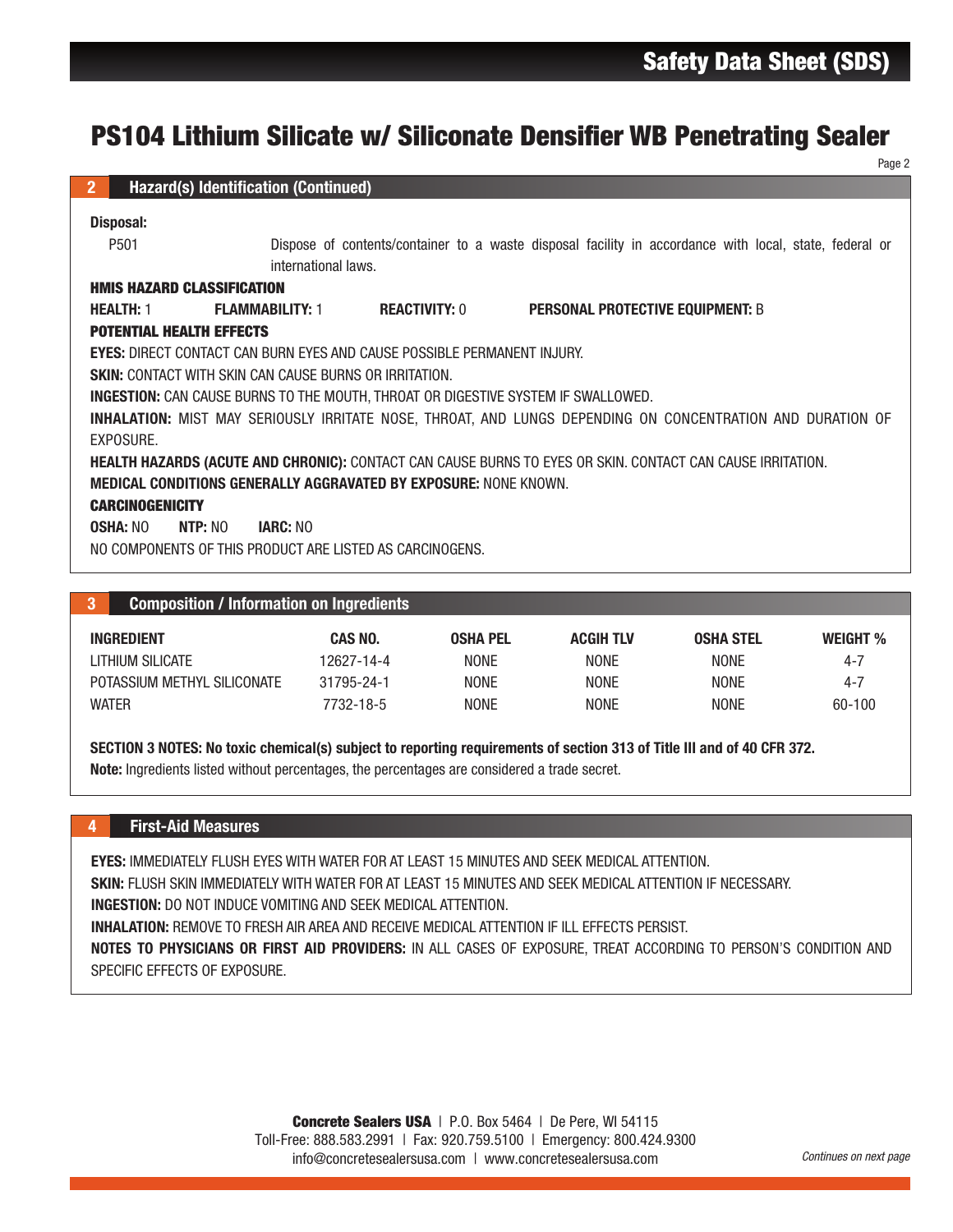Page 3

#### 5 Fire-Fighting Measures

FLAMMABLE LIMITS IN AIR. **UPPER:** N/A (% by volume) LOWER: N/A FLASH POINT: >212ºF METHOD USED: SETA FLASH EXTINGUISHING MEDIA: FOAM, ALCOHOL FOAM, CO2, DRY CHEMICAL, WATER FOG.

SPECIAL FIRE FIGHTING PROCEDURES: SELF CONTAINED BREATHING APPARATUS AND PROTECTIVE CLOTHING SHOULD BE WORN IN FIGHTING FIRES INVOLVING CHEMICALS.

UNUSUAL FIRE AND EXPLOSION HAZARDS: NONE KNOWN.

### 6 Accidental Release Measures

STEPS TO BE TAKEN IN CASE MATERIAL IS RELEASED OR SPILLED: WEAR THE APPROPRIATE SAFETY EQUIPMENT. DYKE MATERIAL AND TAKE UP REMAINDER WITH ABSORBANT TO SALVAGE CONTAINER.

# 7 Handling and Storage

**EMICAL, WATER FOG.**<br>HEMICAL, WATER FOG.<br>HEMICAL, WATER FOG.<br>AREATHING APPARATUS AND PROTECTIVE CLOTHING SHOULD BE WORK<br>PILLED: WEAR THE APPROPENATE SAFETY EQUIPMENT. DYKE MATERIAL, Z<br>BLES WITH SIDE SHIELDS. STORE AWAY FRO PRECAUTIONS TO BE TAKEN IN HANDLING AND STORAGE: WEAR SUITABLE PROTECTIVE CLOTHING TO AVOID CONTACT WITH MATERIAL. WEAR NEOPRENE OR RUBBER GLOVES. WEAR SPLASH GOGGLES WITH SIDE SHIELDS. STORE AWAY FROM HIGH HEAT, CONTACT WITH FLAMES AND/OR SPARKS. KEEP MATERIAL IN SEALED CONTAINERS THAT ARE PROPERLY LABELED. DO NOT ALLOW MATERIAL TO FREEZE. OTHER PRECAUTIONS: USE GENERAL SAFETY PRECAUTIONS WHEN USING THIS MATERIAL. WASH HANDS BEFORE USING TOILET FACILITIES. REMOVE CONTAMINATED CLOTHING PROMPTLY.

# 8 Exposure Controls / Personal Protection

RESPIRATORY PROTECTION: AVOID THE INHALATION OF ANY MISTS THAT MAY BE GENERATED IN THE APPLICATION PROCESS. VENTILATION: PROVIDE FOR ADEQUATE GENERAL VENTILATION.

PROTECTIVE GLOVES: IMPERVIOUS GLOVES, NEOPRENE OR RUBBER.

EYE PROTECTION: SPLASH PROOF GOGGLES OR SAFETY GLASSES WITH SIDE SHIELDS.

OTHER PROTECTIVE CLOTHING OR EQUIPMENT: PROVIDE NECESSARY CLOTHING AND SAFETY EQUIPMENT TO PREVENT CONTACT WITH MATERIAL.

WORK HYGIENIC PRACTICES: TYPICAL HYGENIC PRACTICES SHOULD BE EMPLOYED TO PREVENT EXPOSURE AND CONTACT TO MATERIAL. SEE SECTION 3 FOR OCCUPATIONAL EXPOSURE LIMIT VALUES.

# 9 Physical and Chemical Properties

APPEARANCE AND ODOR: TRANSPARENT WHITE OR COLORLESS LIQUID WITH SLIGHT ODOR BOILING POINT OR RANGE: 0ºF - 212ºF VAPOR DENSITY (AIR = 1): N/A SPECIFIC GRAVITY (H2O = 1):  $1.0$ EVAPORATION RATE: N/A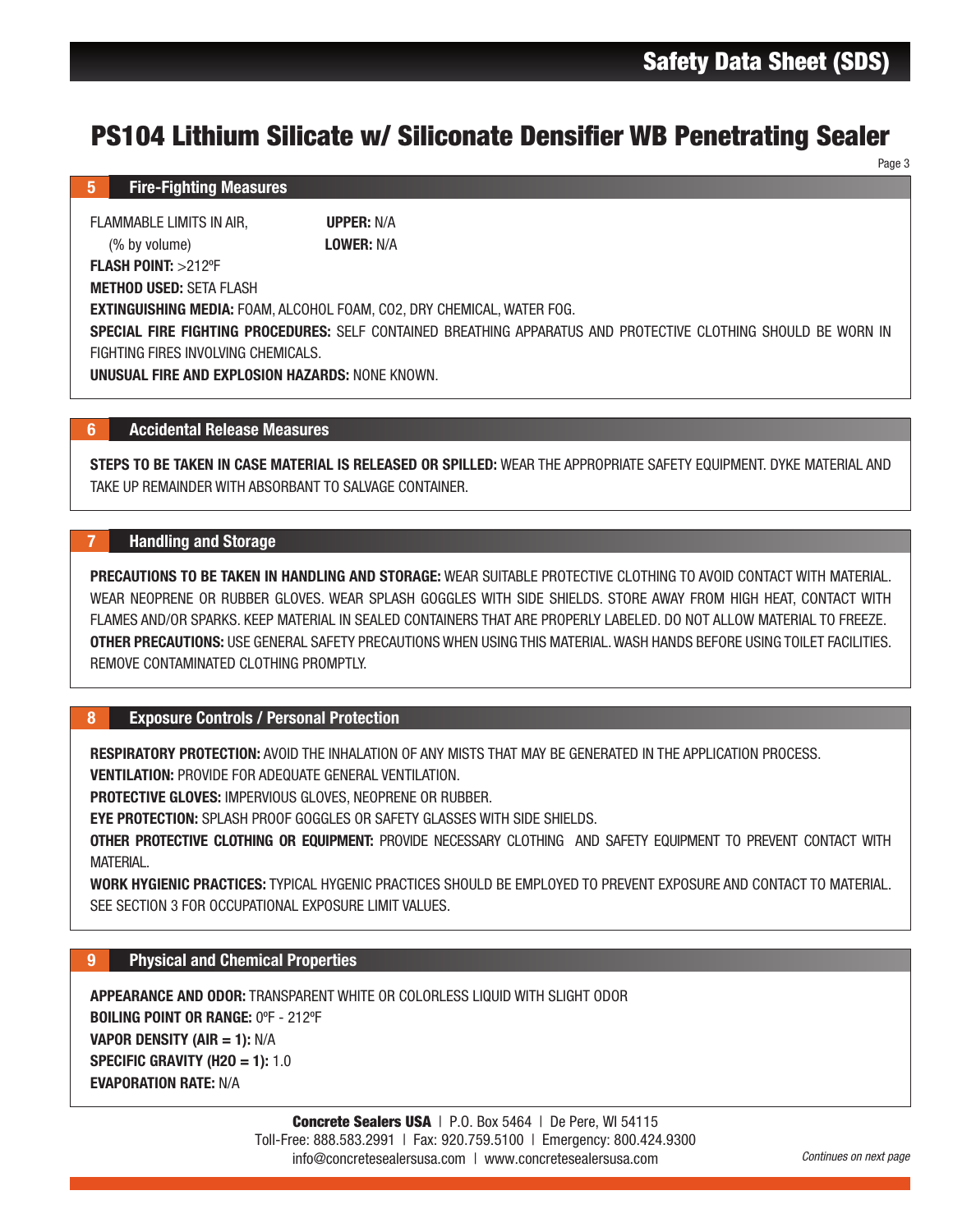Page 4

# PS104 Lithium Silicate w/ Siliconate Densifier WB Penetrating Sealer

#### 9 Physical and Chemical Properties (Continued)

SOLUBILITY IN WATER: NOT DETERMINED Odor Threshhold: N/A  $pH: < 10$ Melting point/freezing point: N/A Vapor Pressure: N/A Auto Ignition Temperature: N/A Partition Coefficient: n-octanol/water: N/A Decomposition Temperature: N/A

#### 10 Stability and Reactivity

STABILITY: STABLE.

CONDITIONS TO AVOID (STABILITY): NONE KNOWN. INCOMPATIBILITY (MATERIAL TO AVOID): AVOID CONTACT WITH OXIDIZING MATERIALS. HAZARDOUS DECOMPOSITION OR BY-PRODUCTS: CARBON OXIDES AND TRACES OF INCOMPLETE CARBON COMPOUNDS, SILICON DIOXIDE (HIGH HEAT), METAL OXIDES AND FORMALDEHYDE. HAZARDOUS POLYMERIZATION: WILL NOT OCCUR.

#### 11 Toxicological Information

#### No data for the product itself.

Component data:

**On atte Densifier WB Penetrating Seal**<br>TH OXIDIZING MATERIALS.<br>RIDES AND TRACES OF INCOMPLETE CARBON COMPOUNDS, SILICON DION<br>International International Control of the Case (Seperated increases)<br>In the sheet of the Sheet Component: LITHIUM SILICATE CAS# 12627-14-4. Acute Data: When tested for primary irritation potential, a similar material caused moderate irritation to the eyes and moderate irritation to the skin. Subchronic Data: Repeated ingestion or ingestion of large doses of soluble lithium compounds is reported to cause temporary mental function impairment. Special Studies: Repeated ingestion or ingestion of large doses of soluble lithium compounds during pregnancy is reported to cause fetal abnormalities. Frequent ingestion over extended periods of time of gram quantities of silicates is associated with the formation of kidney stones and other siliceous urinary calculi in humans. Lithium silicate is not listed by IARC, NTP or OSHA as a carcinogen.

#### Ingredient: POTASSIUM METHYL SILICONATE.

Acute toxicity not classified based on available information.

Skin corrosion/irritation: Rabbit Result: Corrosive after 3 minutes or less of exposure Remarks: Based on data from similar materials. Serious eye damage/eye irritation: Rabbit Result: Irreversible effects on the eye Remarks: Based on test data.

Respiratory or skin sensitization: Skin sensitization: Not classified based on available information. Respiratory sensitization: Not classified based on available information.

Germ cell mutagenicity: Not classified based on available information.

Carcinogenicity: Not classified based on available information.

Reproductive toxicity: Not classified based on available information.

STOT-single exposure: Not classified based on available information.

STOT-repeated exposure: Not classified based on available information.

Toll-Free: 888.583.2991 | Fax: 920.759.5100 | Emergency: 800.424.9300

info@concretesealersusa.com | www.concretesealersusa.com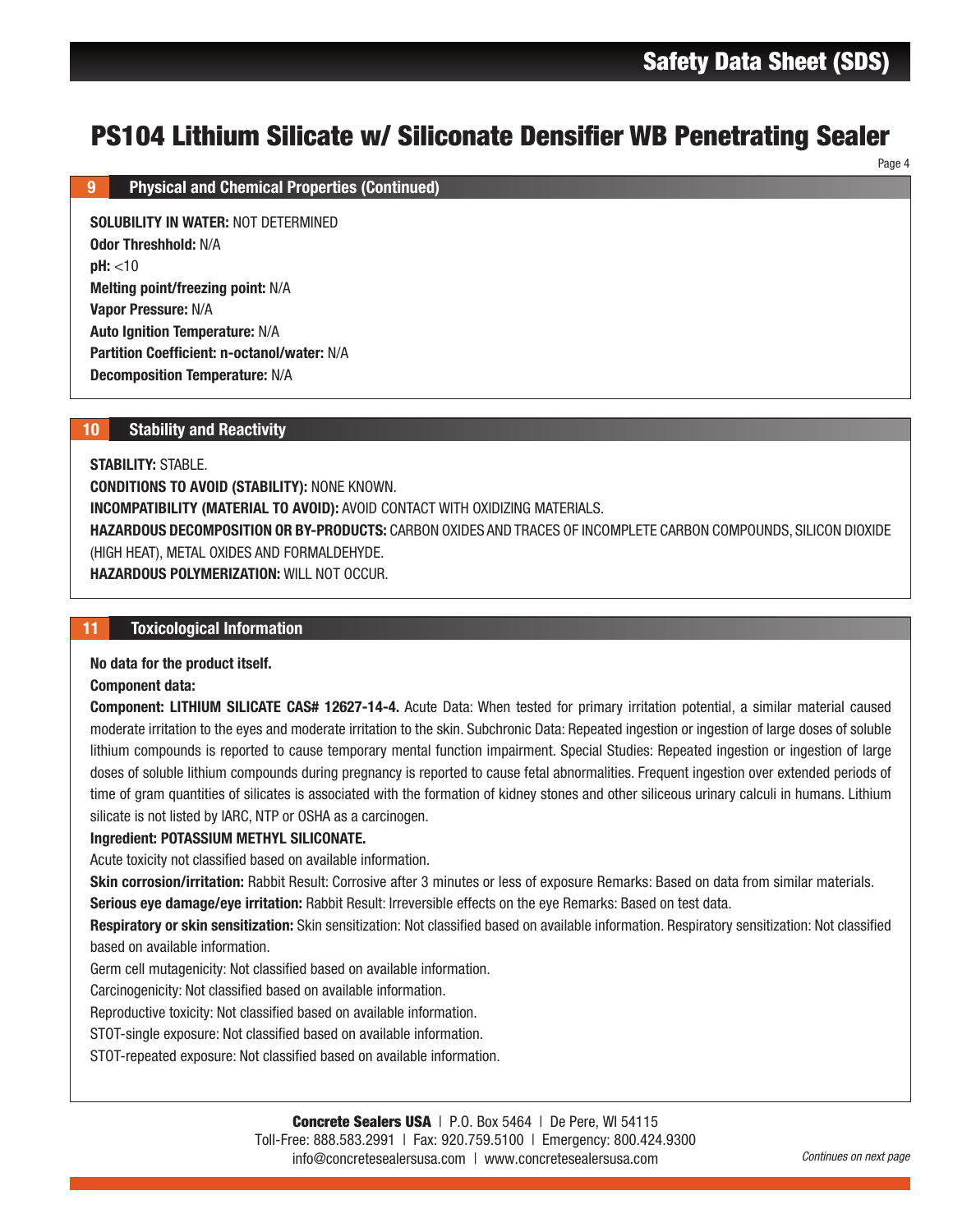Page 5

#### 12 Ecological Information

No data for the product itself.

#### Component data:

Component: LITHIUM SILICATE CAS# 12627-14-4. Eco toxicity: This product has not been tested for ecotoxicity potential. Environmental Fate: The high pH of this material may be acutely harmful to aquatic life. It does not contribute to BOD. Physical/Chemical: Sinks and mixes with water. Only water will evaporate from this material.

Ingredient: POTASSIUM METHY SILICONATE. No available data.

#### 13 Disposal Considerations

WASTE DISPOSAL METHOD: DISPOSE OF THE MATERIAL IN A WASTE DISPOSAL SITE IN ACCORDANCE WITH LOCAL, STATE, AND FEDERAL LAWS.

# 14 Transport Information

DOT: Not Regulated IMO/IMDG: Not Regulated

#### 15 Regulatory Information

#### No data for the product itself.

#### Component data:

Component: LITHIUM SILICATE CAS# 12627-14-4. CERCLA: No CERCLA Reportable Quantity has been established for this material. SARA TITLE III: Not an Extremely Hazardous Substance under §302. Not a Toxic Chemical under §313. Hazard Categories under §§311/312: Acute TSCA: All ingredients of this material are listed on the TSCA inventory. Component is on the Canada DSL list.

#### Ingredients: Potassium Methyl Siliconate and Water.

**Onate Densifier WB Penetrating Seal**<br>
Higherity: This product has not been tested for ecotoxicity potential. Environment<br>
Higherity: This product has not been tested for ecotoxicity potential. Environment<br>
Has the Mac She SARA 304 Extremely Hazardous Substances Reportable Quantity. This material does not contain any components with a section 304 EHS RQ. SARA 311/312 Hazards: Acute Health Hazard SARA 302: No chemicals in this material are subject to the reporting requirements of SARA Title III, Section 302. SARA 313: This material does not contain any chemical components with known CAS numbers that exceed the threshold (De Minimis) reporting levels established by SARA Title III, Section 313. US State Regulations Pennsylvania Right To Know and New Jersey Right to Know: Water CAS# 7732-18-5 50, Potassium Methyl Siliconate CAS# 31795-24-1. The ingredients of this product are reported in the following inventories: KECI: All ingredients listed, exempt or notified. REACH: All ingredients (pre-)registered or exempt. TSCA: All chemical substances in this material are included on or exempted from listing on the TSCA Inventory of Chemical Substances. AICS: All ingredients listed or exempt. IECSC: All ingredients listed or exempt. PICCS: All ingredients listed or exempt. DSL: All chemical substances in this product comply with the CEPA 1999 and NSNR and are on or exempt from listing on the Canadian Domestic Substances List (DSL). ENCS/ISHL: All components are listed on ENCS/ISHL or exempted from inventory listing. NZIoC: All ingredients listed or exempt. Inventories AICS (Australia), DSL (Canada), IECSC (China), REACH (European Union), ENCS (Japan), ISHL (Japan), KECI (Korea), NZIoC (New Zealand), PICCS (Philippines), NECSI (Taiwan), TSCA (USA).